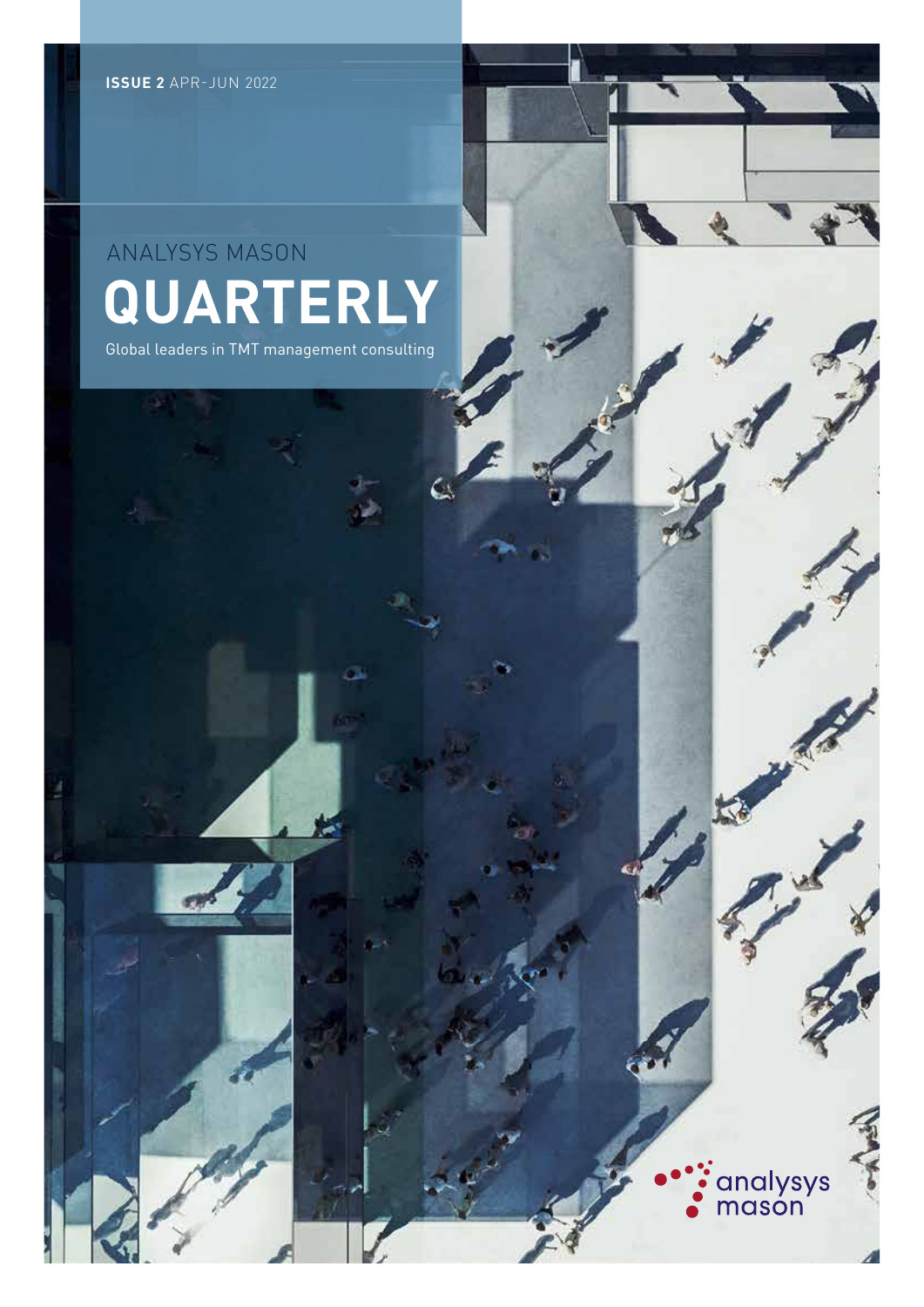

| Digital inclusion and the European Accessibility Act: both a necessity and an opportunity for TMT players | p4  |
|-----------------------------------------------------------------------------------------------------------|-----|
| 3b or not 3b: ex-ante regulation of wholesale FTTH in Denmark                                             | p6  |
| The Digital Markets Act proposes messaging interoperability, but this is easier said than done            | p8  |
| Robust contractual agreements underpin the success of telecoms infrastructure carve-outs                  | p10 |
| Active sharing: a way of delivering 5G ROI, or a technological and operational hazard?                    | p12 |
| Open RAN vendors have an opportunity with private networks, regardless of their success with public 5G    | p14 |
| Northern Sky Research (NSR) to become part of Analysys Mason                                              | p16 |
| About Analysys Mason                                                                                      | p18 |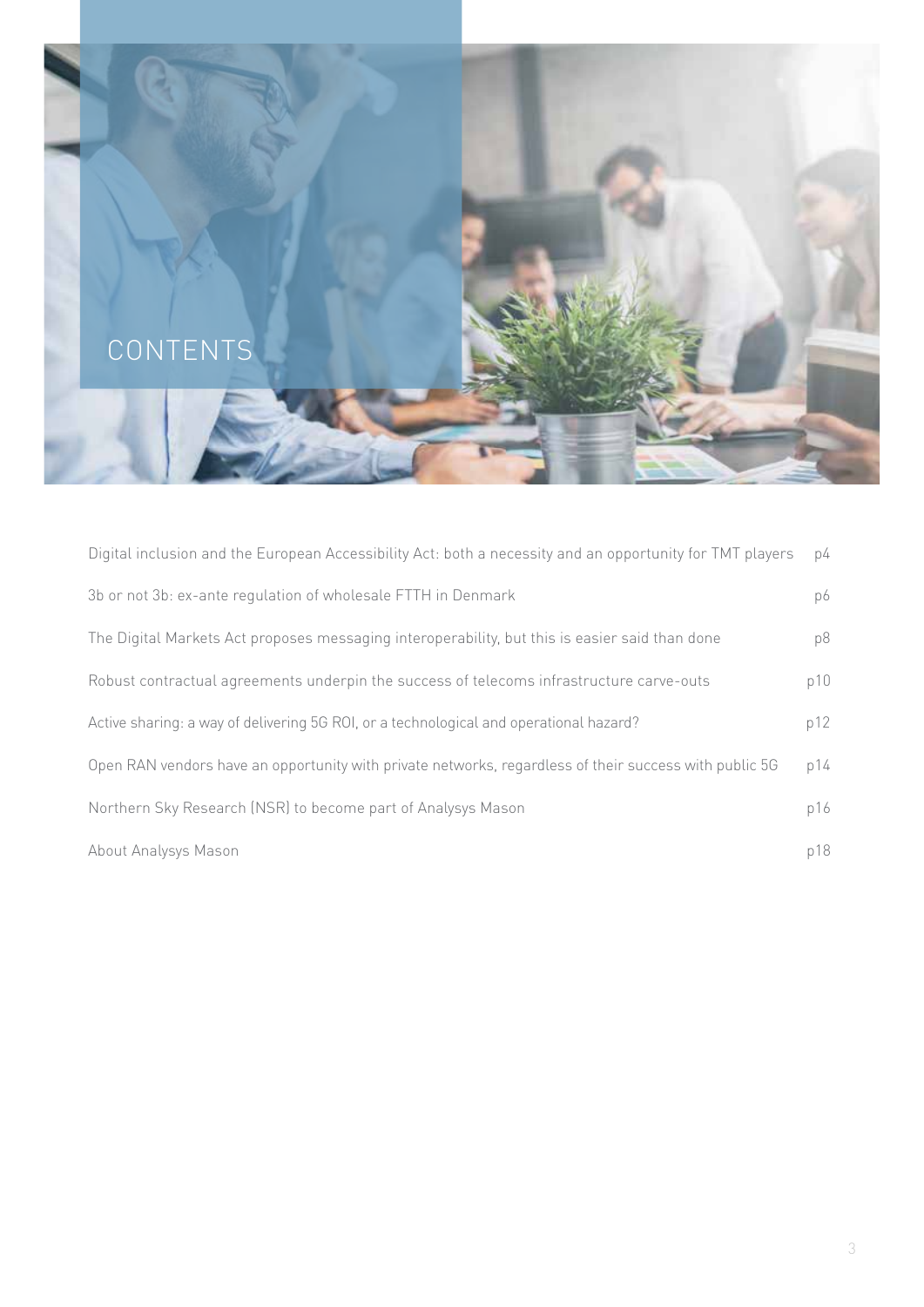Digital inclusion and the European Accessibility Act: both a necessity and an opportunity for TMT players

> 7 6

> 4

Number of APMs deployed (thousand)

Maria Tunberg, Principal

The transition to a more-digital world provides many new opportunities that can affect our everyday lives. However, the digital world is not accessible to all. Indeed, 8% of 16–74 year olds in the EU did not use the internet at all in 2021.1 The digital divide is even greater on a global level: more than a third of the world's population (that is, 2.9 billion people) did not use the internet in 2021.2

#### **The European Accessibility Act aims to improve digital inclusion**

People with disabilities and the elderly are the most likely to be excluded from the digital world. Here, we take Sweden as an example, even though the country had one of the highest levels of internet usage in the EU in 2021.<sup>1</sup> Internet usage among various user groups in Sweden differs significantly. Only 6% of Swedish people aged 16 and above did not use the internet in 2021.<sup>3</sup> This figure grew to 20% among people with disabilities (of all ages) and to 33% among people aged 76 and above (Figure 1).



 $\sim$ 

0

**jure 1:** Internet usage among various user groups, Sweden, 2021 $^3$ [Source: Internetstiftelsen, 2021]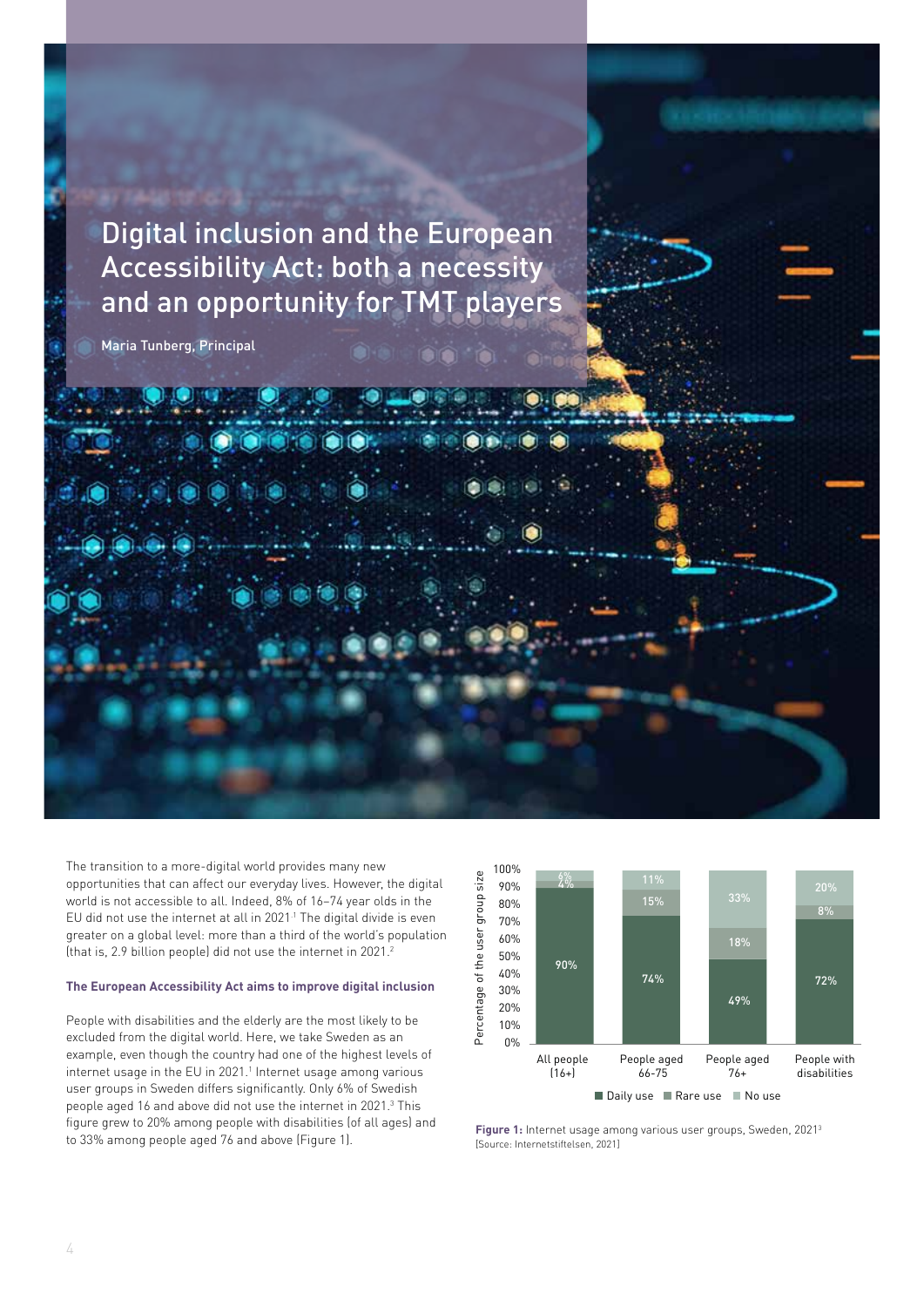Analysys Mason can provide TMT players with guidance about how to improve the digital accessibility of their products and services in order to adhere to the EAA <sup>"</sup>

The European Accessibility Act (EAA) addresses the digital divide by aiming to improve the internal market in the EU for accessible products and services.<sup>4</sup> Improved accessibility will increase digital inclusion by helping people with disabilities to participate in our ever more digitalised society. The EAA is therefore a step forward in reducing the barriers for people with disabilities in the EU. The act will come into force in 2025 and will cover a range of products and services in the TMT sector, including computers and operating systems, smartphones, telephony services, TV equipment related to digital television services and e-commerce. The affected products and services must be designed and produced to fulfil a range of requirements with regards to accessibility, including the use of text-to-speech technology, the availability of instructions via more than one sensory channel and the provision of software and hardware for interfacing with the assistive technologies.

TMT players must start preparing now in order to be able to comply with the new act.

#### **TMT players currently have a relatively limited understanding of the consequences of the European Accessibility Act**

TMT players will face several challenges when integrating digital accessibility and inclusion into their businesses. The level of readiness varies, but in many cases, it needs to improve. Analysys Mason performed a study in 2021 on behalf of the Swedish Post and Telecom Authority covering the biggest telecoms operators in Sweden. The results show that operators' knowledge of the specific requirements of the EAA is still relatively limited. The results further highlight the importance of co-ordination and collaboration between different departments because complying with the EAA will involve legal/compliance expertise as well as technical and commercial knowledge. The costs and benefits of adhering to the EAA from a business perspective have proved to be difficult to estimate, thereby further complicating the planning and preparation process. However, our interview-based study that examined the consequences of EAA in Sweden concluded that there will be material costs.

Nonetheless, complying with the act is also expected to benefit TMT players. Improving the accessibility of products and services may bring additional revenue because more people will be able to make use of them. Expanding the customer base and improving the customer experience across the board provides TMT actors with further incentives to embrace digital inclusion.

#### **Analysys Mason supports TMT players in improving their digital accessibility**

Analysys Mason has performed a number of projects in the area of digital inclusion and accessibility and can provide TMT players with guidance about how to improve the digital accessibility of their products and services in order to adhere to the EAA. We have experience in supporting clients to integrate a user perspective throughout the development process, including methods such as usability testing. We have also developed a framework to perform cost/benefit calculations based upon our study of the costs and benefits of the EAA in Sweden.

**Questions?** Please feel free to contact Maria Tunberg, Principal, at maria.tunberg@analysysmason.com



1 Eurostat (2021), Digital economy and society statistics – households and individuals. Available at: https://ec.europa.eu/ eurostat/statistics-explained/index.php?title=Digital\_economy\_ and\_society\_statistics\_-\_households\_and\_individuals#Internet\_ usage.

2 International Telecommunication Union (2021), Measuring digital development. Facts and figures. Available at: https:// www.itu.int/en/ITU-D/Statistics/Documents/facts/ FactsFigures2021.pdf.

3 Internetstiftelsen (2021), Svenskarna och internet. Available at: https://svenskarnaochinternet.se/rapporter/svenskarna-och-internet-2021/.

4 European Commission, European Accessibility Act. Available at: https://ec.europa.eu/social/main.jsp?catId=1202#navItem-1. European Commission, European Accessibility Act – Improving the accessibility of products and services in the single market. Available at: https://ec.europa.eu/social/ BlobServlet?docId=14869&langId=en.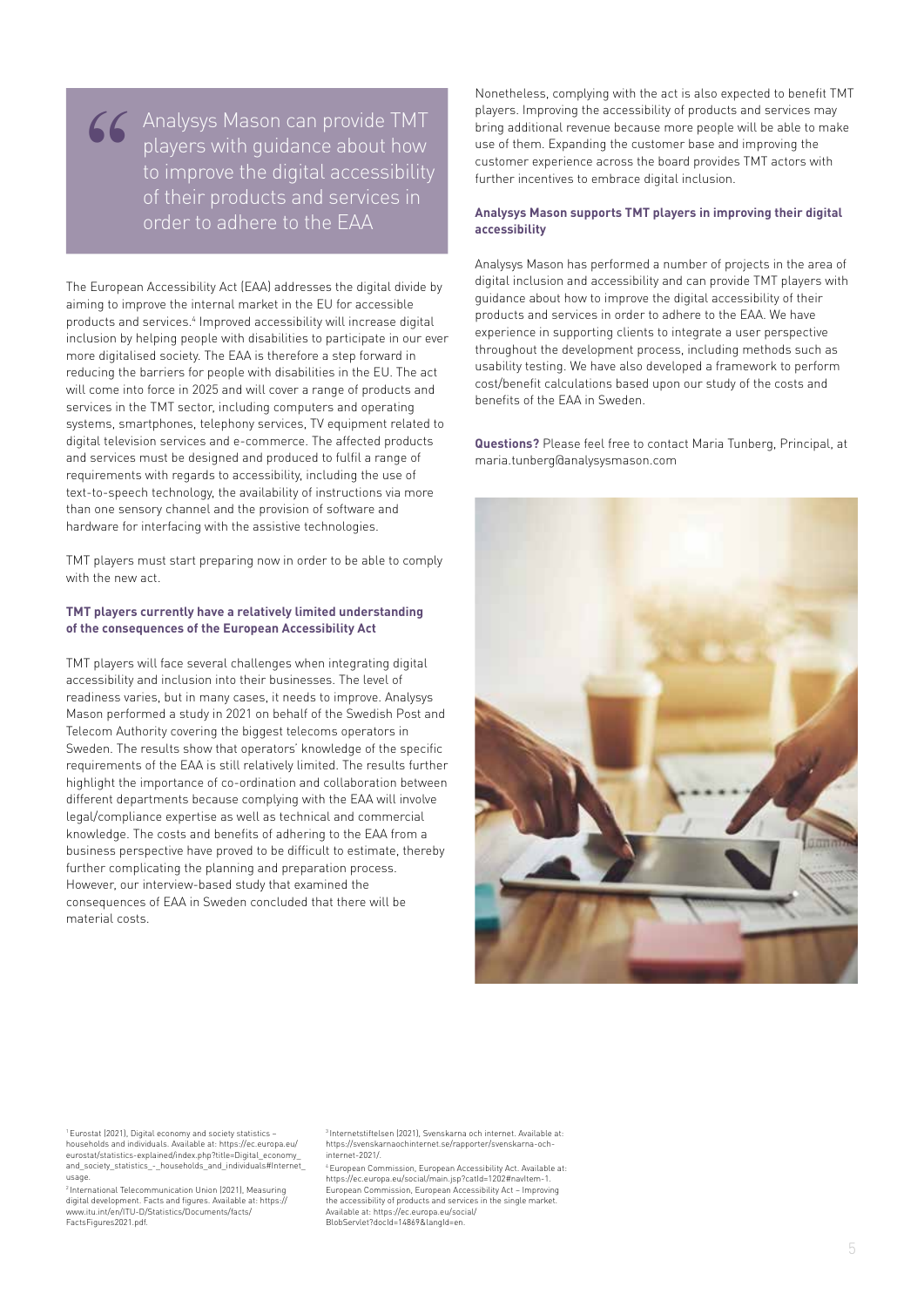

## 3b or not 3b: ex-ante regulation of wholesale FTTH in Denmark

James Allen, Partner 

#### **Background to ex-ante regulation of FTTH**

In the EU regulatory framework for electronic communications (known as the European Electronic Communications Code or, more simply, the Code), national regulatory authorities (NRAs) have to define and review relevant markets susceptible to ex-ante regulation. They then have to impose one or more proportionate remedies on operators that are found to have significant market power (SMP). The European Commission provides a Recommendation on relevant markets; the latest iteration is from December 2020 and includes market 1, the market for "wholesale local access at a fixed location". However, many NRAs are still applying regulation from reviews undertaken according to the 2014 Recommendation on relevant markets, or have only just finished such reviews. The 2014 Recommendation contains (among others):

- market 3a, the market for "wholesale local access at a fixed location", where local access means interconnection at the main distribution frame (MDF) or optical distribution frame (ODF) and includes, for example, copper local-loop unbundling
- market 3b, the market for "wholesale central access at a fixed location for mass-market products" (that is, access via a more centralised, regional or national point of interconnection), which includes many bitstream services.

We are currently part way through a generational shift from copper to fibre services; as a result, the extent to which copper (xDSL) services and fibre services can be considered to be part of the same relevant market is changing over time. Indeed, it appears that where FTTH is available, many broadband customers in leading markets do not consider xDSL to be a substitute. When conducting their market reviews, NRAs are trying to safely navigate this tricky change in the market.

As part of their market reviews, NRAs in the EU are allowed to deviate from the Recommendation on relevant markets by proposing a different market definition, as long as they can show that the proposed relevant market will pass all parts of a so-called 'threecriteria test'. This requires that:

- there are high and non-transitory barriers to entry
- the market structure does not tend towards effective competition
- ex-post competition law would not be sufficient to address the market failure.

#### **The recent DBA review regarding high-capacity services in Denmark has provided some interesting results**

A market review process that has recently completed in Denmark concluded that the market definition for market 3 of the 2014 Recommendation should instead separate high-capacity services (FTTH and cable) from low-capacity services (copper, including DSL), and should not differentiate between local (3a) and central access (3b). The latter decision was based on the fact that in Denmark LLU has been largely superseded with (central) VULA services and that wholesale access to cable (which does exist in the Danish market) is only provided centrally. So, the answer to our Hamlet-inspired question is perhaps: "3b, but not as we know it".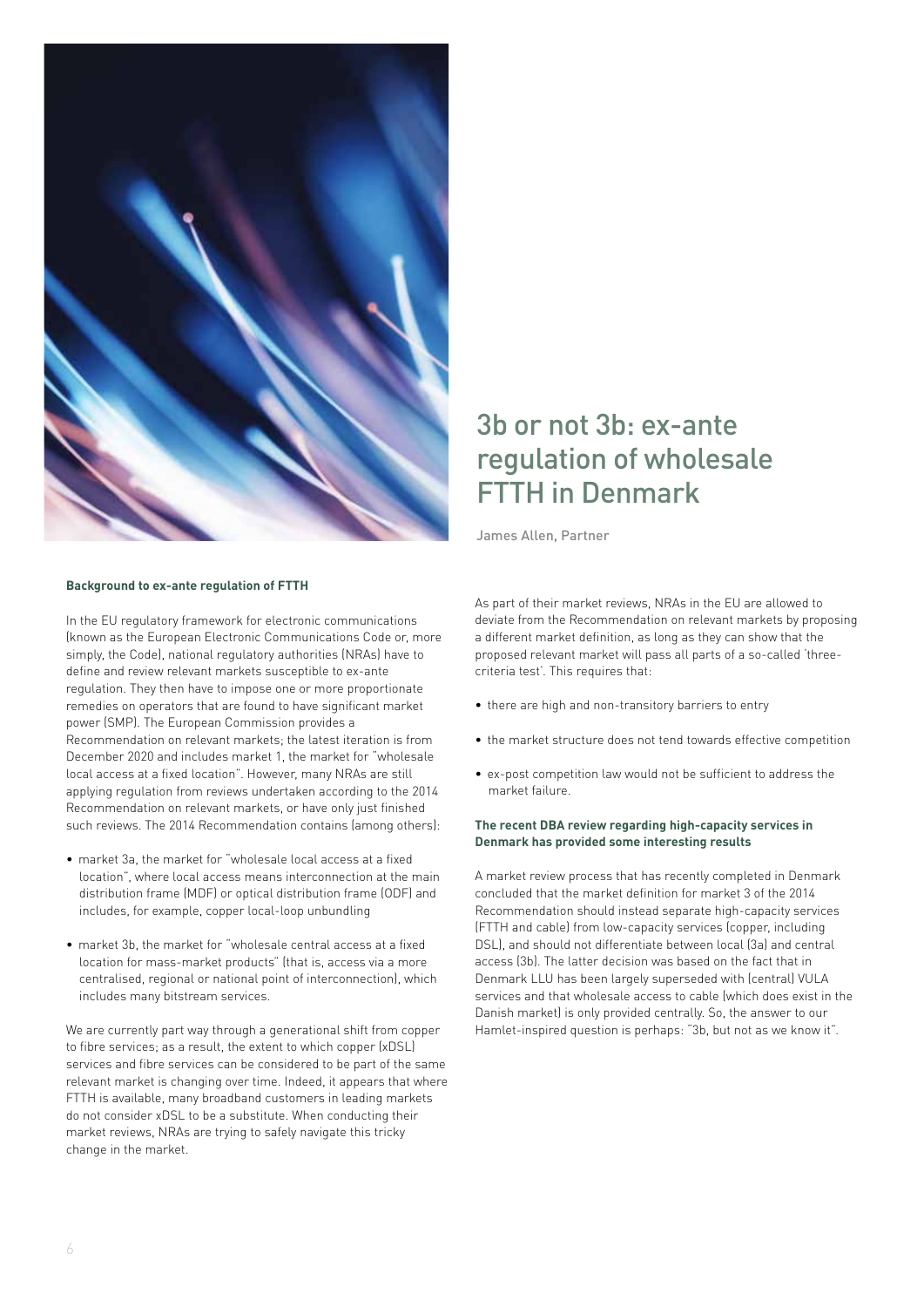

This review has led to the following results.

- The Danish NRA, the Danish Business Authority (DBA), defined 21 sub-national markets for wholesale high-speed services based on the (mutually exclusive) electricity distribution areas of the regional electricity distribution utilities (many of which have built very extensive FTTH networks in their territory). • The Danish NRA, the Danish Business Authority (DBA), defined 21<br>sub-national markets for wholesale high-speed services based<br>on the (mutually exclusive) electricity distribution areas of the<br>regional electricity distribu
	- The DBA found that an operator had SMP in 17 of the 21 subnational markets; this was TDC in only 4 of these cases.
	- The European Commission issued a 'serious doubts' letter relating to 5 of the 17 geographic markets in which SMP was found on the grounds that the so-called three-criteria test was not passed (mostly because there was considerable overlap with a competing high-capacity network) and/or that it disagreed with the finding of SMP. The DBA withdrew four of the decisions but defended the fifth; the Commission allowed this decision to stand after BEREC agreed with the DBA.
	- There has been a mix of approaches in terms of remedies. Binding commitments (a new option under the Code) have been agreed for some of the SMP operators, while ex-ante remedies have been imposed for the others.
	- Wholesale-only operators have been subject to slightly lighter remedies (access, non-discrimination and "fair and reasonable" prices), as is allowed under the Code.

Appropriate definition of the which the former incumbent is

As a result, we will see ex-ante ('asymmetric') regulation of an altnet in many areas of Denmark. By contrast, and contrary to many years of regulation in fixed markets, the former incumbent TDC is the SMP operator in this wholesale high-capacity market in only 4 of the 21 geographic areas in the country. This ex-ante regulation of altnets is specific to Denmark and will not necessarily be adopted in other countries, where the facts are likely to differ (for example, as regards wholesale access, competing network coverage and perhaps consumer behaviour). Nevertheless, the DBA's decision shows that:

- operators with very high wholesale market shares of FTTH in discrete regions can be, and will be, regulated under the Code in certain circumstances, whether or not they were the monopolist pre-liberalisation (often called the 'former incumbent')
- appropriate definition of the relevant market can separate declining copper services (in which the former incumbent is still likely to be the dominant player) from FTTH and cable.

Similar cases are likely to occur in the next round of market reviews in other Member States, and operators and investors will need to understand the risks and implications.

**Questions?** Please feel free to contact James Allen, Head of Regulation, at james.allen@analysysmason.com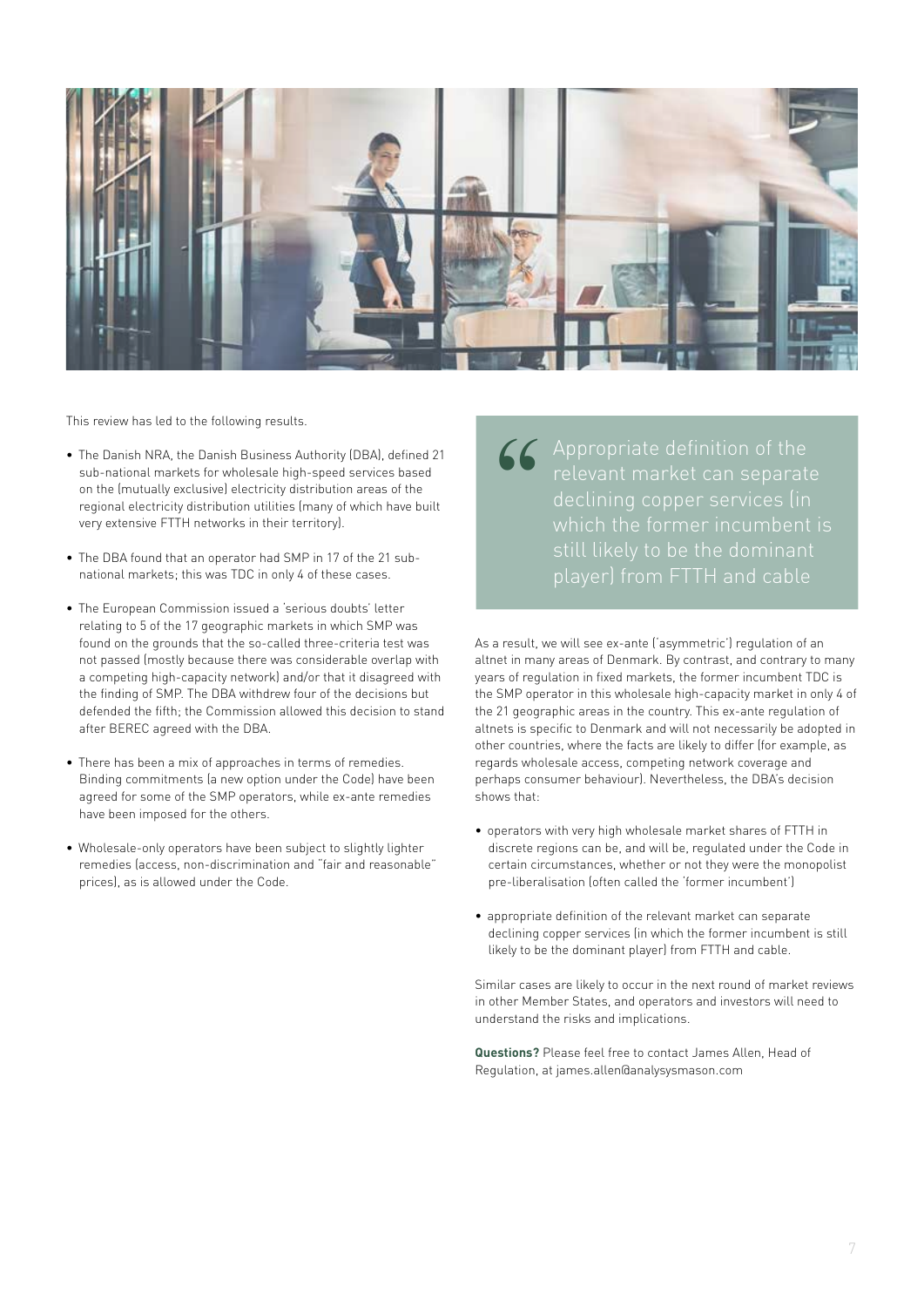The Digital Markets Act proposes messaging interoperability, but 3 this is easier said than done 4 |<br>|0<br>|

Andrew Daly, Principal

The European Commission (EC) recently announced a provisional political agreement on the Digital Markets Act (DMA).<sup>1</sup> The act is expected to mandate interoperability between the online messaging services of large firms (known as 'gatekeepers').

Messaging is important in today's world: it has become a huge part of our everyday lives. For example, parents worldwide benefit from the collective insight of other parents via such messaging to know if their child needs a sports kit/costume/prop on a particular day. However, the devil is in the detail when requiring interoperability between messaging services, and the current (fragmented, non-interoperable) market for messaging may not be such a bad thing.

#### **NIICS messaging has been more popular than SMS messaging for some time**

The EC defines Number Independent Interpersonal Communications Services (NIICS) as interpersonal communications services that do not connect with publicly assigned numbering resources.2 WhatsApp, iMessage, Facebook Messenger, Telegram and Signal are all examples of NIICS. These services offer a range of forms of communication (including voice and video calls), but the dominant mode of use, especially on mobile devices, is messaging. NIICS messaging has long overtaken traditional SMS messaging in terms of volume. Indeed, we forecast that the number of NIICS messages sent worldwide will be 40 times the number sent via SMS by 2025.<sup>3</sup> This difference in volume is driven by the following factors.

- NIICS offers better functionality than SMS (messages are not limited to 160 characters and rich characters such as emojis can be included).
- Group messages contribute significantly to traffic levels.
- Demographics play a key role: younger users have a preference for NIICS over traditional services.

'Multi-homing' is another dynamic that is prevalent in the NIICS market. Users will typically be active on more than one of these services and will hold accounts for multiple services on a single device. Our illustration of this dynamic for some major NIICS is shown in Figure 1. Percentage of the user group size

15%

APMs Culmulative capex 2021 2022 2023 2024 2025 2026 2027 2028

49%

18%



**Figure 1:** Use of the major NIICS, UK, 2021 [Source: Analysys Mason, 2022]

4%

70% 80%

100%

6% 11%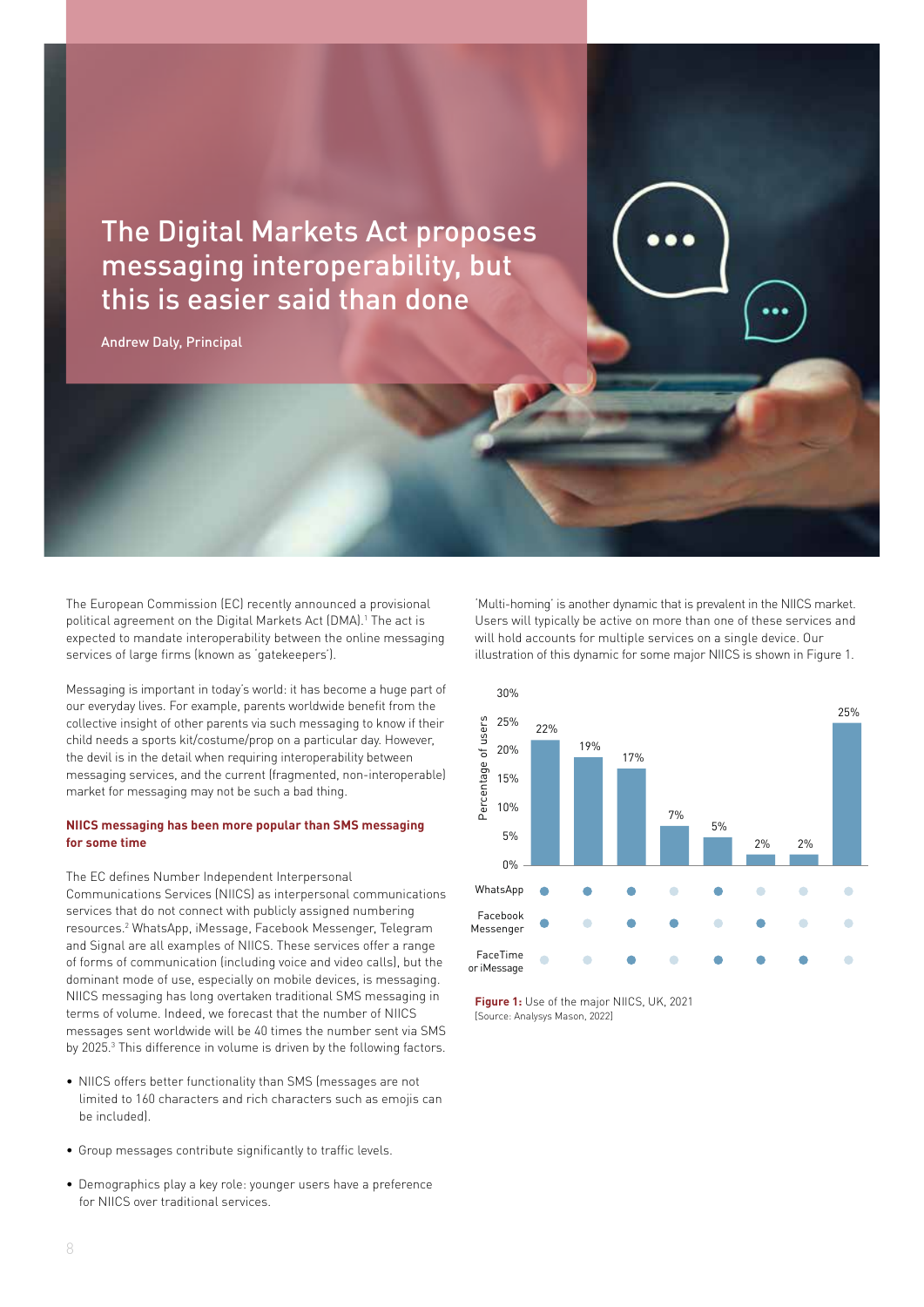It is interesting to consider the messaging market is actually <sup>"</sup>

#### **Group network effects have a significant impact on preserving market share**

Data on the market share of message volumes for each of the NIICS is not publicly available, but we know from our primary research that WhatsApp has the largest share of user accounts in the UK. The 'network effects' that are prevalent on these types of platforms are a major driver of WhatsApp's success. The classic definition of network effects is that the value to an individual user is increased with a greater number of users taking the service. Network effects in NIICS take an additional form relating to the dynamics of group chat. Once in a group (which may itself be quite small), a user is likely to face substantial inconvenience to move to another service (since all members of the group would also have to move). Group chats therefore encourage users to stay with a particular NIICS provider. Nonetheless, conventional network effects are still relevant: the larger the user base on a particular messaging service, the more likely it is that potential group members will already have an account with a particular NIICS provider when the group is set up.

WhatsApp does face competition from other NIICS platforms, but so far, this competition has not been sufficient to affect its market position. WhatsApp has been able to implement features that are similar to those offered by rival services ('feature parity'), and this has been sufficient to avoid any mass migration away from the platform. Indeed, even previous concerns over changes to the WhatsApp privacy policy did not appear to do much to dent WhatsApp's lead.

#### **The DMA is expected to require interoperability between NIICS**

The DMA is expected to require interoperability between NIICS. In particular, according to the European Commission press release, "the largest messaging services (such as WhatsApp, Facebook Messenger or iMessage) will have to open up and interoperate with smaller messaging platforms, if they so request". This proposal would seem to be a simple solution to the high market share of certain NIICS, but the implementation could come with some challenges.

• The nature of the interconnection between NIICS is critical. It is expected that the act will initially only require interoperability for one-to-one messages; the interoperability of group chats is likely to be required at a later date. As such, the act is unlikely to materially affect the current 'group-based' dynamic in the market straight away. It also remains to be seen whether the requirement for one-to-one interoperability will usefully contribute towards group interoperability. One-to-one interoperability could possibly be addressed using a simple forwarding function, but group interoperability could be a more complex issue to solve.

- End-to-end encryption is part of the appeal (and marketing) of some NIICS. As has been reported,<sup>4</sup> there could be some complexity in achieving end-to-end encryption between groups of users across multiple applications, which implies a degree of risk that this encryption may be more easily subverted. Interoperability could require encryption keys to be shared outside of an individual app, which at the very least would require standards for sharing keys. This could also raise questions about which apps are qualified to gain access to the keys and whether hackers could use this procedure to gain access to message content.
- It is also important to assess how considerations around privacy will play out in a world with interconnecting messaging services. For example, a user may become unhappy with the privacy policy of large messaging provider A (because even with end-to-end encryption, they can see who is being messaged and when). The user may then change over to small messaging provider B. The change can be done easily because interoperability means that the user can still be part of the same groups (once interoperable groups are implemented). However, messages are now moving between platforms A and B, so can the user be confident that provider A cannot see any information about the traffic? Even if this could be solved technically, would the user trust that it was solved, or would they try to persuade their contacts to also move to platform B (thus defeating the need for interoperability)?
- There are other considerations around new features and differentiation. Would all features be in the scope of interoperability? For example, if one platform allows unicorn emojis in three different shades of pink, do all platforms need to render the same three shades? If large platforms effectively have to share any innovations they deploy, could this reduce their ability and incentive to innovate, and would this be a better outcome for consumers overall?

It is not clear at this stage the extent to which the above points will transpire to be material issues, or whether the industry can find pragmatic solutions in each case. However, it is interesting to consider whether the current structure of the NIICS market is actually creating harm for consumers. Services such as WhatsApp and iMessage provide end users with easy, secure and feature-rich communications. Multi-homing and feature parity keep the large operators 'in check', and many services are free to use with no likelihood of that changing. Ultimately, if there was a material reduction in service quality or privacy from a current messaging provider, users could choose to migrate to another platform.

The requirement to offer interoperability between messaging services creates a range of complex issues. This will require service providers and regulators to work closely together to make sure that a positive outcome overall is delivered for consumers.

Analysys Mason has wide-ranging expertise in supporting stakeholders across the internet value chain. For further details and to discuss any aspect of the technology and economics of digital communications, please contact Andrew Daly, Principal.

**Questions?** Please feel free to contact Andrew Daly, Principal, at andrew.daly@analysysmason.com

1 European Parliament (2022), Deal on Digital Markets Act: EU rules to ensure fair competition and more choice for users. Available at: https://www.europarl.europa.eu/news/en/ press-room/20220315IPR25504/deal-on-digital-markets-actensuring-fair-competition-and-more-choice-for-users.

2 European Union (2018), Directive (EU) 2018/1972 of the European Parliament and of the Council of 11 December 2018 establishing the European Electronic Communications Code (Recast)Text with EEA relevance. Available at: https://eur-lex. europa.eu/legal-content/EN/TXT/PDF/?uri=CELEX:32018L1972. 3 For more information, see Analysys Mason's DataHub. 4 The Verge (2022), Security experts say new EU rules will damage WhatsApp encryption. Available at: https://www. theverge.com/2022/3/28/23000148/eu-dma-damage-whatsappencryption-privacy.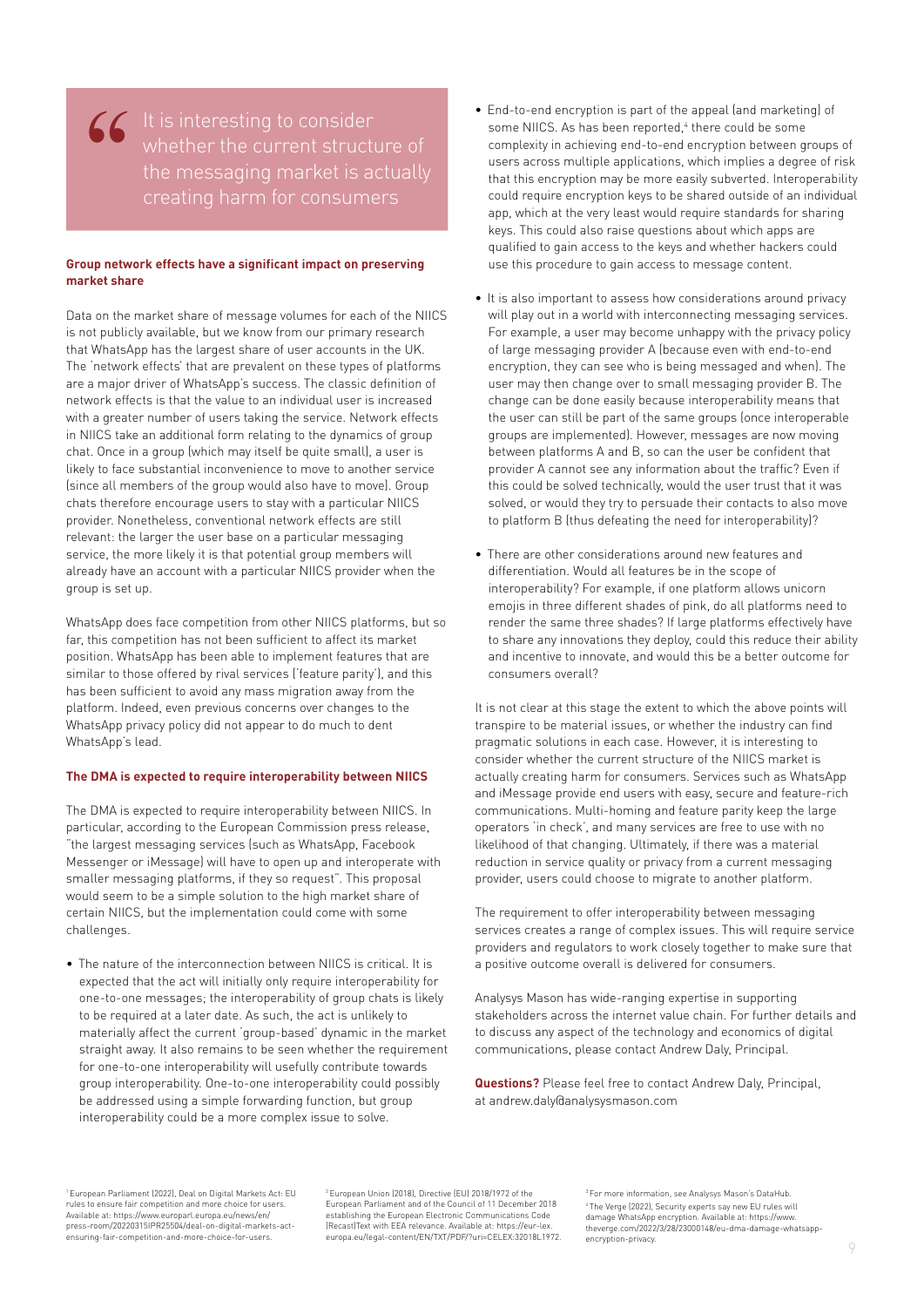## Robust contractual agreements underpin the success of telecoms infrastructure carve-outs

Makram Chehayeb, Manager 

The number of telecoms infrastructure carve-outs (either of existing infrastructure to an infraco or similar deals relating to financing of future roll-outs by an infraco) has increased recently. Operators are seeking to create additional value for their shareholders and infrastructure investors are seeking to invest in projects with predictable long-term returns. The success of these transactions relies on a robust review of the market and technical and business plans and also depends on the negotiation of numerous contracts between infracos, operators and suppliers. It is crucial that these contracts and the key clauses are reviewed by expert advisers with the appropriate commercial and technical knowledge. Analysys Mason has considerable experience in this area.



Multiple contracts define the relationship between the infraco, the operator and their suppliers. The set of key contracts is similar across the asset classes that are being carved out (mobile towers, fibre assets, data centres), but some contracts are specific to brownfield transactions whereas others are specific to greenfield transactions (Figure 1).

| <b>Contract</b>               | <b>Type of transaction</b> | <b>Parties to the contract</b>                                       |
|-------------------------------|----------------------------|----------------------------------------------------------------------|
| Shareholder agreement         | Brownfield and greenfield  | Infrastructure investors and operator                                |
| Share purchase agreement      | <b>Brownfield</b>          | Infraco and operator                                                 |
| Asset purchase agreement      | <b>Brownfield</b>          | Infraco and operator                                                 |
| Master service agreement      | Brownfield and greenfield  | Infraco and operator                                                 |
| Roll-out/deployment agreement | Greenfield                 | Infraco and operator or infraco and supplier or tripartite agreement |
| Maintenance agreement         | Brownfield and greenfield  | Infraco and operator or infraco and supplier or tripartite agreement |

**Figure 1:** Non-exhaustive list of key contractual agreements relevant to carve-out transactions [Source: Analysys Mason, 2022]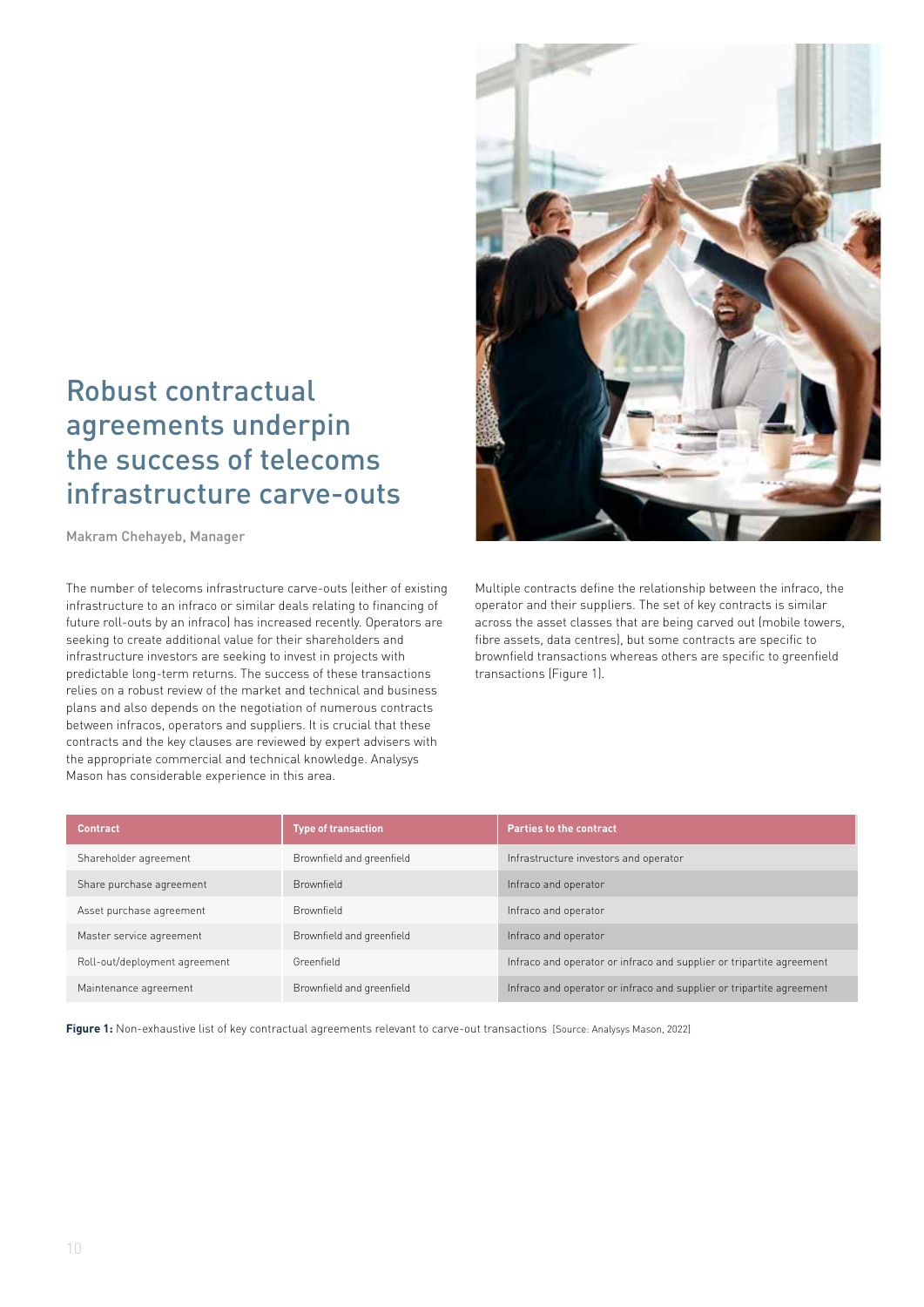<sup>"</sup>

At Analysys Mason, we help commercial and technical clauses of the contracts that can make or break infrastructure carve-out transactions

**Shareholder agreement.** This agreement defines the rights and obligations of an infraco's shareholders, the issue and distribution of shares, minority shareholder protections and the constraints (if any) regarding future changes in the shareholding structure. This agreement typically does not require material inputs from commercial/technical advisers.

**Share purchase agreement.** This agreement defines the transfer of all, or part of, the shares of the carved-out infraco to the infrastructure investor. The agreement includes the legal definitions of terms (some of which relate to the assets being transferred) and could include appendices that enumerate the assets included within the infraco's perimeter and the remainder of the carve-out plan that is envisaged (if the carve-out is not completed yet). The technical/ commercial adviser should play a key role in reviewing the consistency of relevant legal definitions in the contract and ensuring that the asset and carve-out plan schedules are in line with the agreed transaction perimeter.

**Asset purchase agreement.** In situations where the carve-out plan is not expected to be completed when the infrastructure investor and the operator sign the agreement, an asset purchase agreement is required to define the terms of the transfer of the remaining assets. The clauses and schedules in the contract that are particularly important for the technical/commercial adviser to review relate to the perimeter of assets being transferred. It is crucial that the asset perimeter is defined correctly, in line with the agreed transaction perimeter, and that the definition does not omit important assets that would be required for the operations of the infraco (for example, fibrecos would need to know if ducts and poles are partially included or fully included in the perimeter, or towercos would need to know if shelters are included etc.)

**Master service agreement.** This agreement defines the services offered by the infraco to the anchor tenant operator and the terms on which such services are offered. Key clauses in the master service agreement that require the technical/commercial adviser's review include the duration and renewal terms of the agreement, the volume commitments by the operator, the scope and prices of the different services, the potential indexation mechanism, the sharing of regulatory risks (where applicable), service-level agreements (SLAs) and contractual penalties. Typically, infracos aim to maintain a lean structure and hence tend to outsource most of their operations to the operator or other suppliers. In that context, it is also critical to review the infraco's obligations (SLAs) that are defined in the master service agreement and ensure that these are appropriately transferred to other contracts with the providers to which those services will be outsourced.

**Roll-out/deployment agreement.** This agreement defines the terms that govern the deployment of physical infrastructure. The deployment agreement could be an agreement between an infraco and the anchor tenant operator, whereby the operator subcontracts the deployment to one or more suppliers and provides the services on a turnkey basis to an infraco. Alternatively, the contract could be signed between an infraco and the supplier(s) directly or in some cases the agreement could be a tripartite agreement between an infraco, the operator and the supplier(s). In all cases, the agreement will contain key clauses that the technical/commercial adviser should review. These include:

- the volume commitments to assess the risk relating to the pace of roll-out as defined in the business plan
- the price mechanism (for example, fixed price per premises for FTTH or per base station type for towercos, or a variable price structure) to assess the risk of cost overruns
- the SLAs by which the supplying party should abide (and relevant contractual penalties)
- the process by which a roll-out target is defined, and the high- and low-level design processes.

**Maintenance agreement.** Maintenance is one of the key services that the infraco generally outsources. The maintenance agreement typically includes clauses relating to the scope of the maintenance services, the prices at which these are offered and the pricing mechanism (fixed or variable) and the indexation of these prices. The agreement also includes SLAs and contractual penalties. This is another contract that should be critically reviewed by the technical/commercial adviser to ensure that the scope of services is properly defined, the prices are in line with what has been assumed in the business plan and that the SLAs and contractual penalties are in line with industry best practices and allow for the successful operations of the infraco.

In all carve-out transactions, contractual negotiations are a key component of the binding offer proposal submitted by bidders. They can make or break a deal. At Analysys Mason, we can complement our unmatched experience of commercial and technical due diligence projects in the telecoms industry with an in-depth contractual review. We have, in fact, helped many clients to critically review and successfully negotiate commercial and technical clauses in all of these key contract types, paving the way for a fruitful and successful long-term relationship between the operator and the infraco.

**Questions?** Please feel free to contact Makram Chehayeb, Manager, at makram.chehayeb@analysysmason.com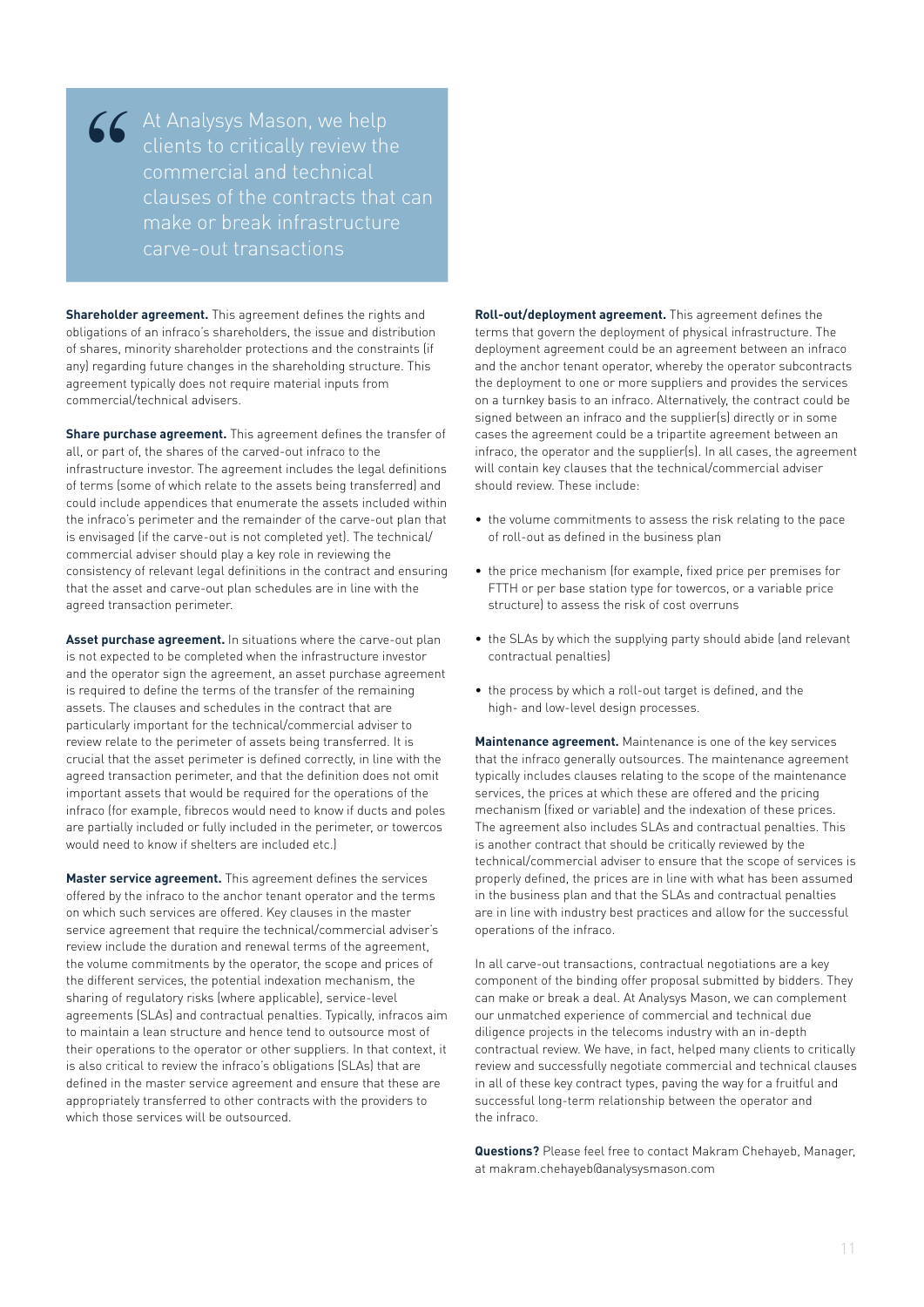## Active sharing: a way of delivering 5G ROI, or a technological and operational hazard?

**Contractor** 

Rohan Dhamija, Managing Partner, Nick Edwards, Principal and Vishesh Sinha, Associate Consultant

#### **The challenge of achieving a return on investments in 5G technology and services**

In developing markets, low ARPU leads to challenges for operators that want to realise a reasonable return on investment (ROI) in 5G. Even in developed markets with more-favourable customer economics and relatively earlier adoption of newer technologies, the case for 5G remains challenging.

The 5G business case is difficult to justify in many countries for several reasons. On the cost side, 5G spectrum can be expensive, with as much as 100MHz required to achieve optimal network performance. Furthermore, 5G involves high network equipment capex and opex. On the revenue side, ARPU uplift is limited and add-on revenue use cases will be rare in the near-to-medium term. As a result, the 5G business case is anchored to defending market share until demand increases network capacity requirements to the point that 5G becomes the only cost-effective network solution.

#### **Active sharing can lead to significant savings for MNOs, if done right**

Active sharing can nearly halve the number of physical sites required for sharing operators to deploy an equivalent number of PoPs. In a 5G-only sharing scenario, our estimates suggest that the aggregate savings potential from launching 5G via active sharing, range between 18% and 35% (compared with a no-sharing scenario). Further, if the full technology stack is shared (that is, all technologies, not just 5G, are actively shared), then the savings

could be more than 40% compared with a non-sharing scenario (although these savings depend on the state of the existing legacy networks).

#### **Active sharing can be done in a variety of ways**

Key dimensions for active sharing include geography, depth of sharing and 5G technology.

#### **Operators can share full national networks, or limit sharing to particular geographies**

Sharing the network across an entire nation enables operators to achieve maximum savings by minimising duplication on network and operation and maintenance (O&M) services. On the other hand, limiting the network sharing to non-dense-urban areas can help operators to maintain their ability to differentiate on coverage and quality of service in the more-lucrative dense-urban areas, while still benefiting from reduced cost in less-lucrative non-dense-urban areas (where the business case for 5G is the most debatable). In addition, traffic density is typically higher in dense-urban areas, where spectrum and equipment can be more-efficiently utilised. and the savings from sharing are therefore reduced; at most, instead of two sites shared 50:50, there could be one site for each operator providing the same total capacity.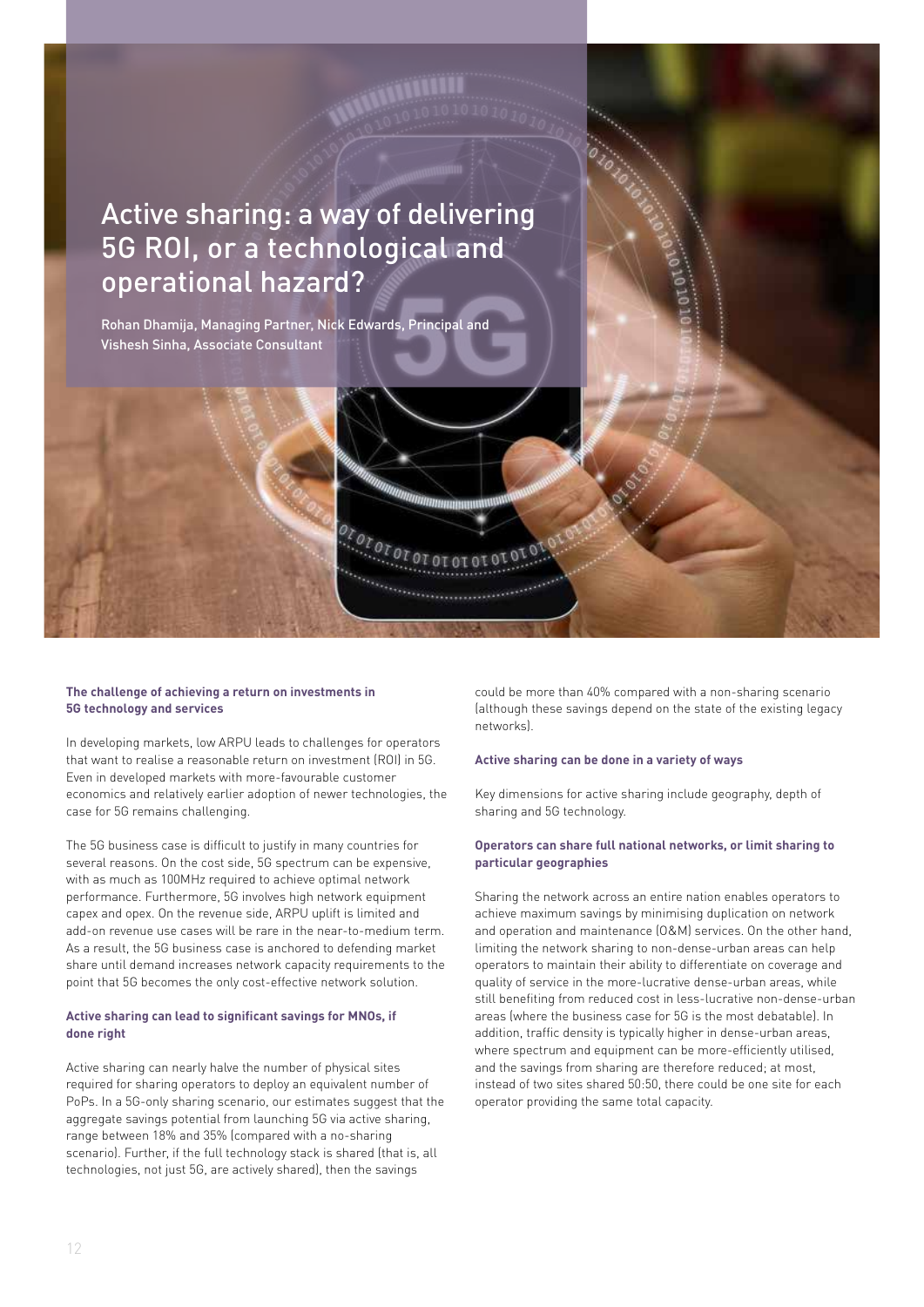**66** Active sharing could help<br>
operators to increase the<br>
and extent of 5G deployme<br>
reducing the capex and op operators to increase the pace and extent of 5G deployments by reducing the capex and opex requirements associated with launching 5G

#### **Possible network sharing arrangements depend on the preferred depth of sharing**

Different possible modes of network sharing include the following.

- Multi-operator RAN (MORAN) entails sharing the RAN equipment and the passive infrastructure; spectrum is not shared or pooled. Of all the active sharing modes, MORAN gives operators the best opportunity to differentiate on QoS
- Multi-operator core network (MOCN) goes a step further; operators run their network on a common RAN and a shared pool of spectrum. Spectrum pooling can be efficient and have benefits for operators but the implementation of a MOCN arrangement depends on the regulations around spectrum sharing.
- Gateway core network (GWCN) involves operators sharing the core network. However, the incremental savings from sharing core networks are limited and, as a result, GWCN is generally not preferred by operators.

Choosing between these three options does not typically have a large impact on savings, but is rather a decision based on preferred level of integration between operators as well as the regulators acceptance of deeper integration.

#### **The mode of 5G deployment –non-standalone (NSA) or standalone (SA) – is a key design decision for a shared network**

5G NSA involves the use of a shared core (4G ePC or 5GC) to connect both the 4G (LTE) and 5G (NR) radio networks and for the LTE and NR radio networks to connect with each other; 5G SA features an NR network that is independent of a 4G network and in all likelihood relies on a 5GC. Operators inmost countries are using the more incremental 5G NSA approach, given that it can support more extensive coverage, the most common 5G use cases such as eMBB and FWA, and can be deployed more rapidly than 5G SA. However, in the context of active sharing, 5G NSA poses a major

challenge. Launching 5G NSA with active sharing requires operators to use the same vendor in their 4G and 5G cores, which is a major constraint in most countries (Figure 1). However, operators in Norway, South Korea and Sweden have launched 5G NSA via active sharing arrangements.

In cases where the 4G vendor mismatch between operators is limited to a small number of sites, there are some possible workarounds such as deploying an anchor LTE layer and using open X2 interfaces, which can enable the operators to launch 5G NSA with active sharing with minimal investment.

However, if the scale of vendor mismatch on the operators' 4G networks is high, then the operators are better off opting to launch 5G SA with active sharing. The X2 interface is not needed in 5G SA, removing the need for vendor interoperability. As of 2021, 93 operators in 52 countries have begun investing in building 5G SA networks and 22 operators in 17 countries, including China and Singapore, have launched 5G SA networks.1

#### **Active sharing depends on trust and transparency between operators to address operational challenges**

A reduction in the required number of sites per operator and sharing opex increases the viability of the 5G business case. The reduced upfront investment and improved business case can lead to quicker and more extensive 5G network deployments While there are some complexities associated with active sharing, there are feasible work arounds with slightly reduced, but still very positive potential savings, as evident from the solutions around the vendor interoperability issue with 5G NSA.

Despite the benefits, it is crucial to note that active sharing involves major operational co-ordination between the participating operators. As a result, apart from the decisions on the various dimensions of launching 5G via active sharing, the level of trust and transparency between the operators will play a pivotal role in deciding the success of such an agreement.

Analysys Mason has assisted operators in many countries to assess active sharing in the context of 5G deployment and we are wellequipped to support operators in overcoming any barriers and realising the full potential of the 5G business case.

**Questions?** Please feel free to contact Rohan Dhamija, Managing Partner, at rohan.dhamija@analysysmason.com, Nick Edwards, Principal, at nick.edwards@analysysmason.com or Vishesh Sinha, Associate Consultant, at vishesh.sinha@analysysmason.com



**Figure 1:** Vendor interoperability constraints in 5G NSA [Source: 3GPP, Parallel Wireless and Analysys Mason © 2019 - 3GPP™ deliverables and material are the property of ARIB, ATIS, CCSA, ETSI, TSDSI, TTA and TTC who jointly own the copyright in them. They may be subject to further modifications and are therefore provided to you "as is" for information purposes only. Further use is strictly prohibited.]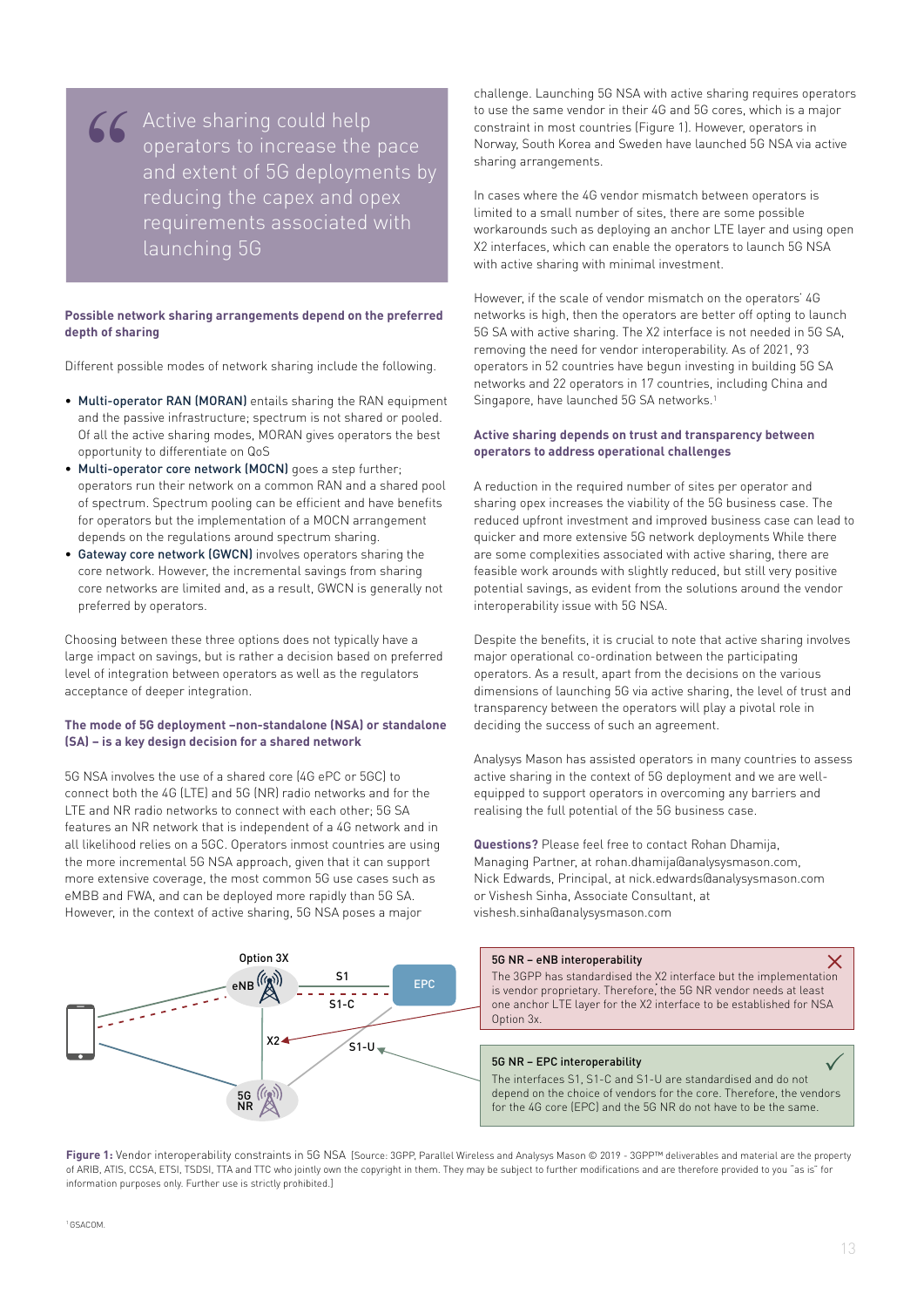

Emerging Open RAN platforms promise to provide a standardsbased way to implement virtualised, multi-vendor mobile networks. This could open up the close-knit RAN supply chain and provide operators with a wider choice of vendors, architecture and price points. In this article, we examine the first markets in which Open RAN is likely to gain large-scale adoption, and explain why the biggest near-term opportunities lie in the private wireless space.

#### **Open RAN promises to provide a path to virtualised networks and could also end vendor lock-in**

Organisations such as the O-RAN Alliance have defined the Open RAN architecture to provide a unified way for operators to deploy disaggregated networks. In these networks, the tightly integrated base station is broken apart. Digital baseband functions are run in software, which is disaggregated from the underlying hardware. The baseband is also disaggregated from the radio/antenna equipment; this equipment remains on the cell site, while the baseband can be located remotely and can be further split into a centralised unit in the cloud and a distributed unit that handles low-latency functions.

In Open RAN, the interfaces between all these different elements are standardised. This means that hardware and software from different suppliers can interoperate and that operators can select the best solution for each individual function.

This could enable a wide variety of hardware and software suppliers to enter the mobile infrastructure market for the first time, thereby releasing operators from vendor lock-ins and easing their path to the agile cloud-native RANs that can support the diversity of 5G use cases. However, the disaggregation of network functions increases complexity in areas such as performance validation and assurance testing, which are currently exacerbated by the immaturity of solutions.

## Open RAN vendors have an opportunity with private networks, regardless of their success with public 5G

Caroline Gabriel, Research Director 

#### **Open RAN-related challenges in 5G macro networks will take years to address**

Open RAN architecture is very immature, so there are several reasons why it will not be widely adopted in mobile operators' macro networks for at least 3–4 years.

- Most commercially available solutions currently focus on one interface only: the open fronthaul connection between the radio unit and the baseband. Solutions that can support the full architecture without significant customisation or integration are limited in number, and most operators will wait for greater choice.
- Many operators have only recently invested in conventional 4G network expansion or 5G network roll-outs. This reduces their motivation to invest rapidly in Open RAN, especially because interworking with conventional RANs remains challenging.
- Several technical challenges need to be addressed before the Open RAN will be able to support the most-demanding 5G use cases without significant systems integration effort and cost. For instance, the processor-intensive Layer 1 functions of the network are very difficult to implement on standard open servers.

#### **Open RAN vendors will find near-term opportunities in private cellular deployments, and may create their own ecosystem**

Some operators (mainly greenfield operators such as Rakuten Mobile) are prepared to invest significantly in a customised solution in the short term. However, these operators are not sufficient in number to enable all the vendors targeting Open RAN to build strong revenue streams. There is therefore a risk that many smaller innovators will not survive the wait for the platform to catch up with the needs of other large MNOs, which is a further risk to future adoption.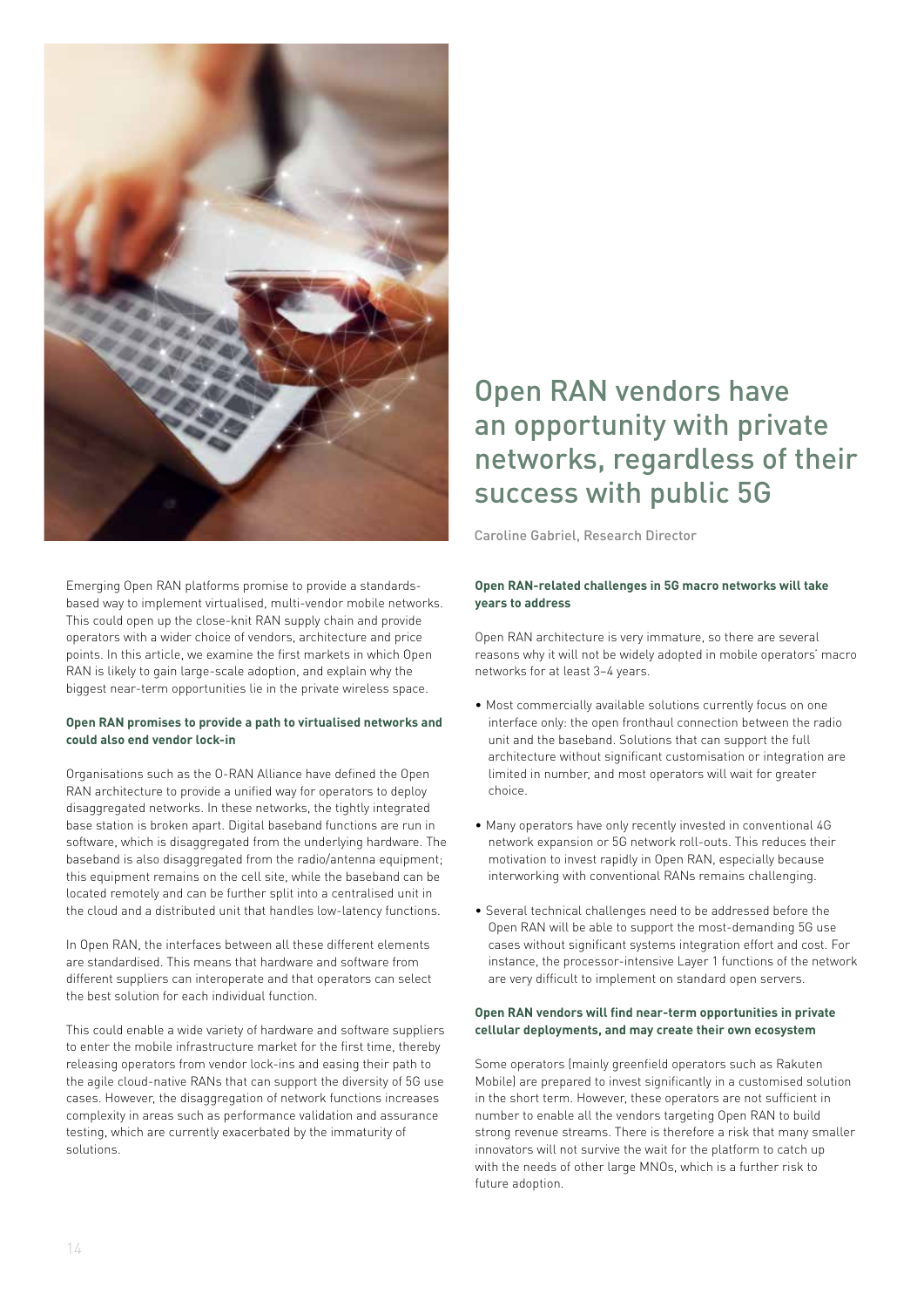As such, most Open RAN vendors will focus on areas where there is pent-up demand, and where first-generation Open RAN solutions will be capable of supporting most of the use cases. These include rural coverage projects and, more significantly in terms of commercial potential, private cellular deployments. Doing this can also mitigate the risk identified above of smaller innovators leaving the market before the challenges of wider adoption are addressed.

Our private LTE/5G networks forecast highlights the revenue growth potential in the enterprise 4G and 5G space. Open RAN, especially when combined with shared or industrial spectrum, can help to enable a diversity of private wireless deployers, which will be important to meet the varying use cases and roll-out scenarios of different enterprises. Open RAN deployment in private networks also promises to make private cellular networks more easily deployable and manageable due to open reference designs that are acployable and manageable due to open reference designs that are<br>akin to those used in enterprise Wi-Fi. Opening up the ecosystem to new vendors means that a wide range of solutions can emerge that are optimised for various price points, physical environments and use cases, so those deploying networks can select the best price/ performance characteristics for their customers. The 3GPP has standardised the X2 interface but the implementation is vendor proprietary. Therefore, the 5G NR vendor needs at least one anchor LTE layer for the X2 interface to be established for  $\alpha$ 

Open RAN solutions for private networks may be ready for commercial deployment in 2022, rather than 2025 or later. Nearly all enterprise networks have lower and more predictable traffic loads than 5G urban public networks, and are geographically constrained. The network is critical to enterprises' business, but it will rarely need to support the same density of devices using high-bandwidth applications in a given location as a public network would, so the processing burden on the platform will be considerably lower than that in the macro RAN. depend on the choice of vendors for the core. Therefore, the vendors for the 4G core (EPC) and the 5G NR do not have to be the same.

> The private cellular network market, then, provides two advantages for Open RAN developers.

- There are signs of rising demand for cellular networks from organisations that will want a lower-cost, simpler solution than the more complex and customised private networks commissioned by the largest enterprises, which could be addressed by Open RAN. Assuming this demand materialises, it will provide a greenfield market with no incumbency for traditional cellular equipment vendors.
- Most of the current performance requirements for private cellular networks can be met by first-generation Open RAN designs, thereby generating near-term revenue for new Open RAN players.

CC Open RAN solutions for private<br>
networks may be ready for<br>
commercial deployment in 2022<br>
rather than 2025 or later networks may be ready for rather than 2025 or later

The private cellular opportunity mitigates the risk for vendors that Open RAN will miss its chance entirely in the macro network market (either because performance and other challenges take too long to address, or because most MNOs feel safer with their established vendors). Some alternative suppliers could build a profitable business in the private cellular sector alone. Indeed, we forecast that Open RAN will account for 71% of all small cells deployed in the private enterprise sector in 2026, and 91% of the virtualised small cells (Figure 1). There is no particular reason why the private enterprise network market and the public macro network market should share the same architecture and ecosystems, given their contrasting requirements and economics. Open RAN, regardless of its fortunes in non-greenfield public 5G networks, may prove to be the catalyst for a parallel ecosystem to emerge to support private cellular platforms and operators, which may bear a stronger resemblance to the Wi-Fi industry than to the conventional 5G RAN ecosystem.



**Figure 1:** Forecast deployment of radio units in private enterprise networks by network architecture, worldwide, 2019–2026 [Source: Analysys Mason, 2022]

Analysys Mason offers consulting and research on the wireless 100% market, including Open RAN.

**Questions?** Please feel free to contact Caroline Gabriel, Research Director, at caroline.gabriel@analysysmason.com or Janette Stewart, Partner, at janette.stewart@analysysmason.com 50% m<br>**Qu**<br>Ja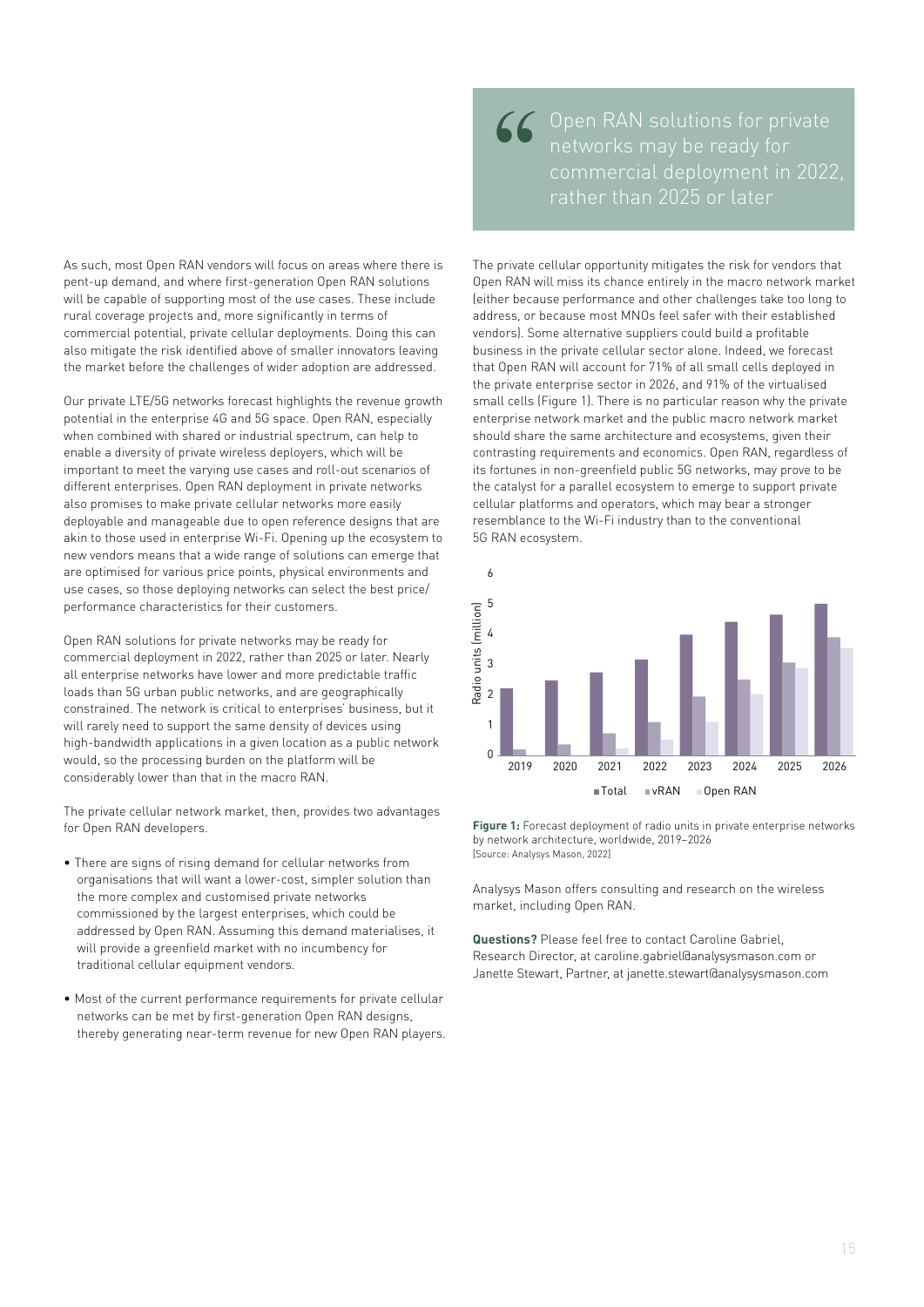

Analysys Mason, a world-leading management consultancy focused on telecoms, media and technology (TMT), today announced the acquisition of Northern Sky Research (NSR), a specialist satellite and space research and consulting firm.

Founded in 2000, NSR is a prominent global provider of satellite and space market research and consulting services specialising in the analysis of growth opportunities across four core industry sectors: satellite communications, satellite & space applications, financial analysis and satellite & space infrastructure.

The combination of NSR's industry-leading satellite and space expertise and Analysys Mason's strong international market position in the TMT sector will provide an exceptional breadth of services to new and existing clients worldwide, underpinned by a unique knowledge base spanning 5G, fibre and satellite platforms.

"We have long admired Christopher and the NSR team for their world-class analysis and insights in the satellite and space industry and are delighted to welcome them to Analysys Mason." says Bram Moerman, Executive Vice Chair, Analysys Mason. "At a time when 5G and satellite technologies and investment models are converging with disruptive effect, this acquisition couldn't be more timely, and puts us in a unique position to advise our clients on these important developments."

Christopher Baugh, founder and CEO of NSR said, "We are very excited to be joining Analysys Mason. Against a backdrop of accelerating integration of terrestrial and satellite networks, as well as the rapid expansion of space activities worldwide, our combined knowledge and track record provides a tremendous opportunity to enhance our position globally as a satellite and space research and consulting provider."

66 Our combined knowledge and<br>
track record provides a<br>
tremendous opportunity to<br>
enhance our position globally track record provides a tremendous opportunity to enhance our position globally as a satellite and space research and consulting provider. Christopher Baugh, founder and CEO of NSR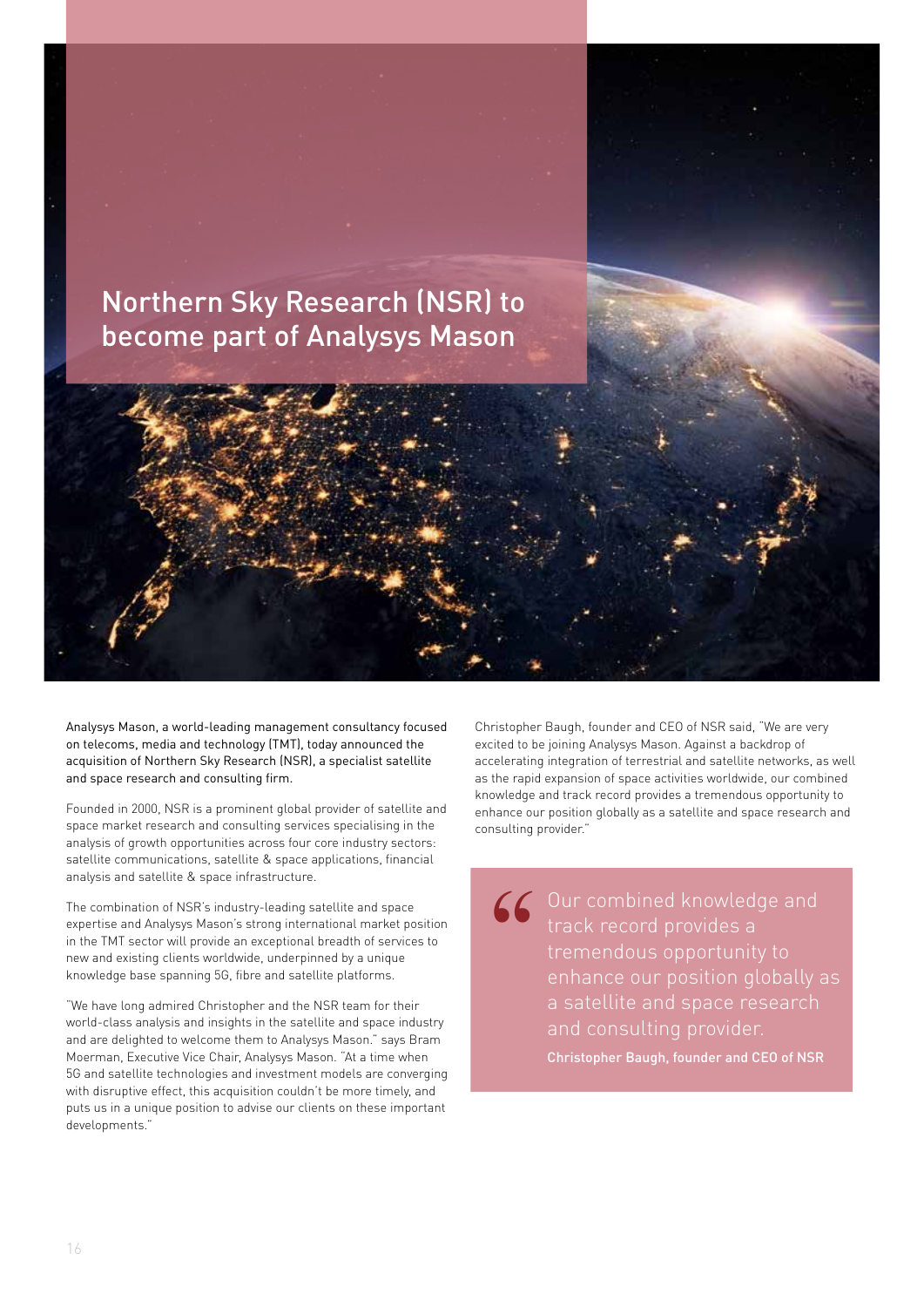**66** At a time when 5G and satellite technologies and investment models are converging with disruptive effect, this acquisition couldn't be more timely, and puts us in a unique position to advise our clients on investment models are converging with disruptive effect, this acquisition couldn't be more timely, and puts us in a unique position to advise our clients on these important developments.

Bram Moerman, Executive Vice Chair, Analysys Mason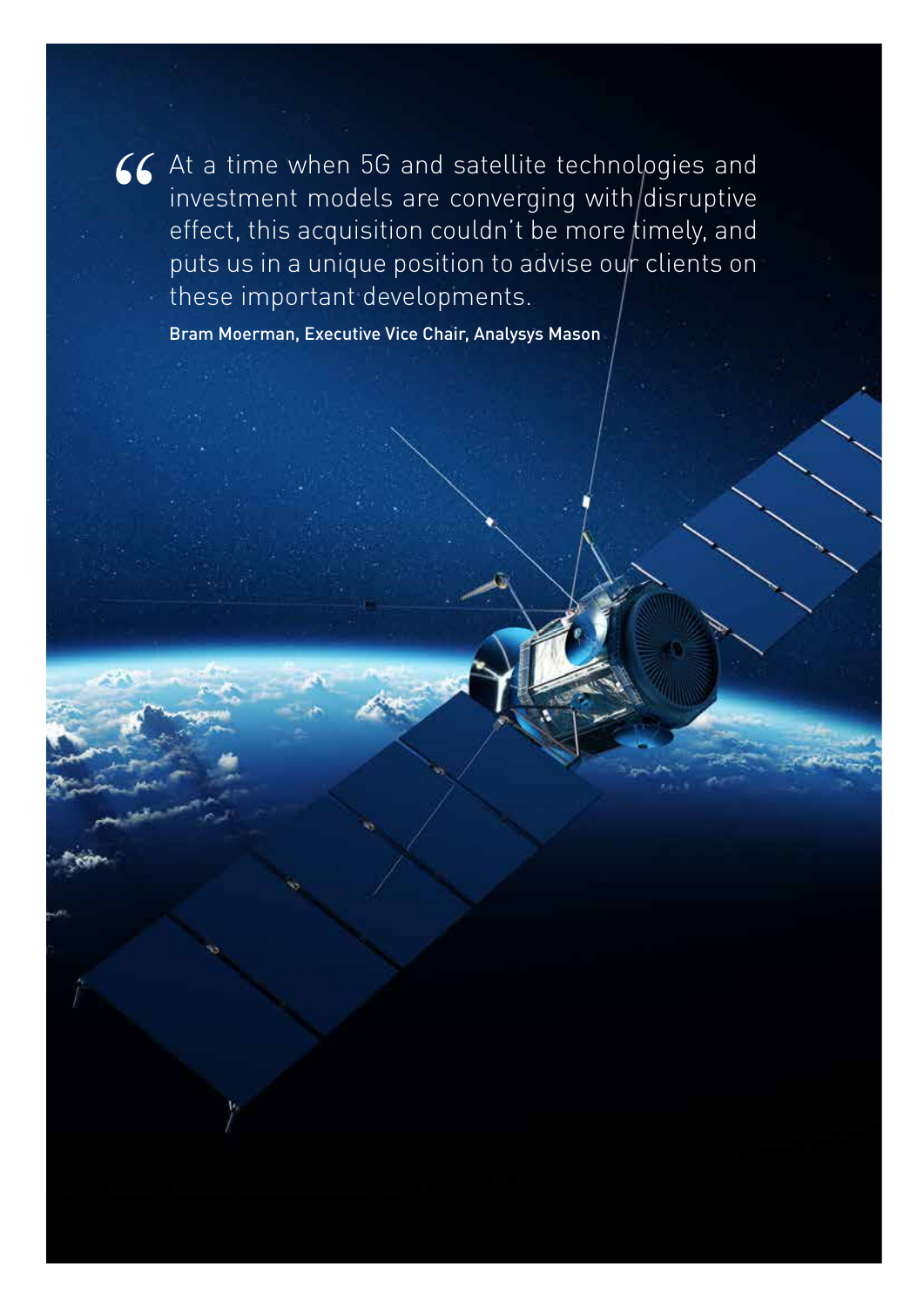

Analysys Mason is the world's leading management consultancy focused on telecoms, media and technology (TMT). We give clarity and confidence in answering our clients' biggest commercial questions: What strategy will best enhance value? What implementation plan will be most successful? What is the optimal positioning for five years' time?

We bring together commercial and technical expertise across four interconnected consultancy practices strengthened by globally respected research:

#### **• Strategy**

We cover all aspects of strategy development and review based on a highly analytical and data-driven approach. Our propositions include corporate growth strategy (organic and inorganic), business unit strategy (including consumer and enterprise products), and infrastructure strategy (including capex optimisation through data analytics).

#### **• Transaction support**

We provide robust commercial and technical due diligence support for TMT debt and equity financing, M&A and IPO processes. We support the full M&A cycle from opportunity scouting through to post-merger integration.

#### **• Transformation**

We help structure and operate major IT, digital and business transformation programmes. We also have deep expertise around what it takes to avoid the pitfalls of and maximise the success of complex change programmes.

#### **• Regulation and policy**

We play a leading role in helping to formulate and examine policy and regulation related to TMT. We support governments, regulators and the whole telecoms sector in a rapidly changing world increasingly shaped by digitalisation.

#### **• Subscription research**

We evaluate the key topics driving the TMT industry and quantify the impact on operators and vendors worldwide. Clients rely on our research as an essential resource for strategic planning, investment and benchmarking.

#### **Global reach, local insight**

Our advice is rooted in deep domain knowledge that combines global reach and local insight into markets to help our clients achieve their goals. Our service offerings are fully integrated across all five key strengths. This allows us to make sense of a complex TMT landscape and create valuable insights in ways that cannot be matched by narrower domain specialists or generalist consultants that lack our depth of experience.

Working with private- and public-sector clients in 140+ countries, we are committed to advancing TMT's role as a critical enabler of global economic, environmental and social transformation – and to contributing to a world where technology delivers for all.